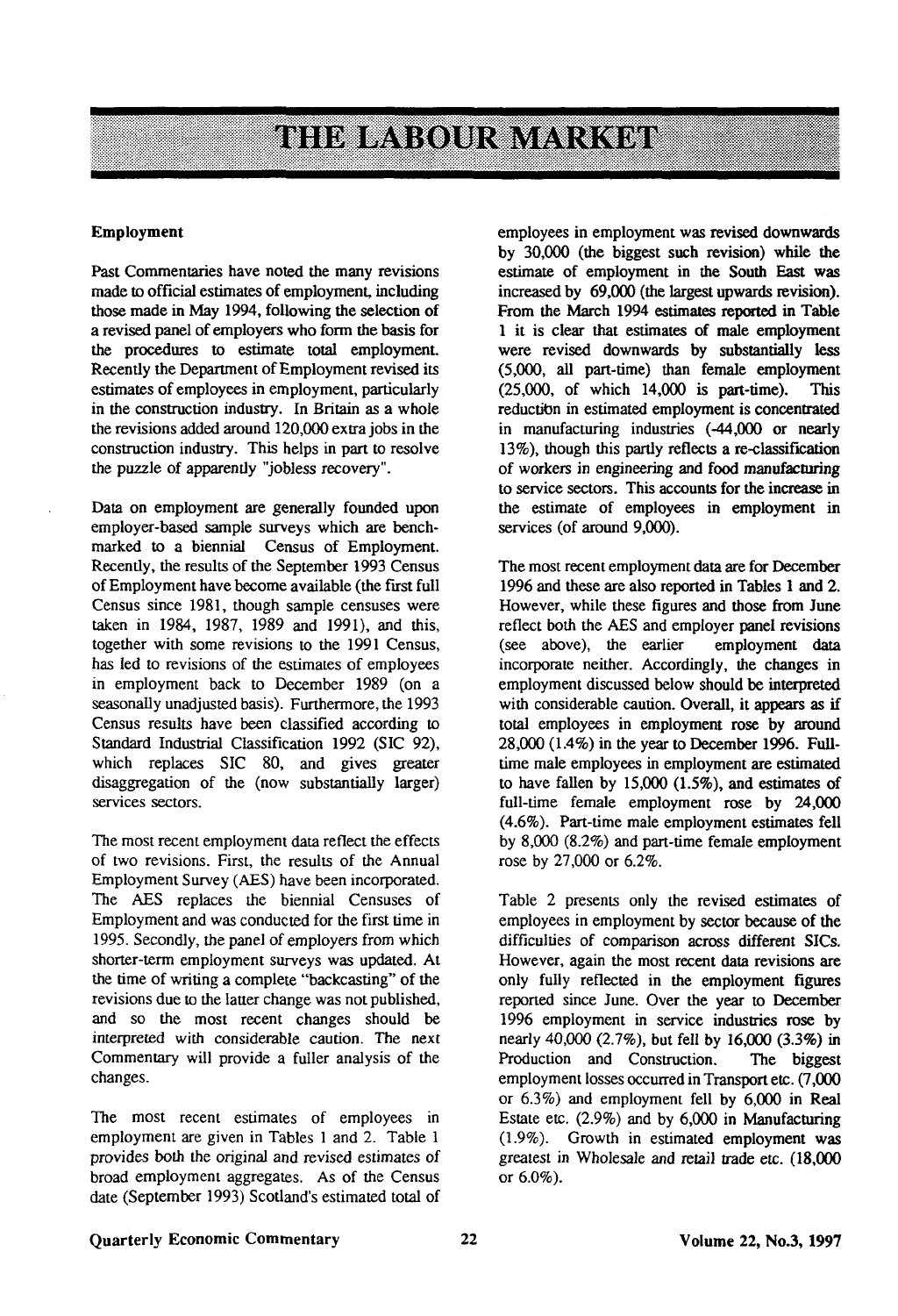### **Vacancies: stocks and flows**

Over the year to March 1997 unfilled vacancies at job centres in Scotland fluctuated between 22.9  $(22.0)$  and  $28.7$   $(30.8)$  thousands on a seasonally adjusted (unadjusted) basis (Table 3). Vacancies rose by 5.5 thousand in the year to March 1997, on a seasonally adjusted basis. There were still large gross flows, however (Table 4). These were of a similar order of magnitude to the outstanding stock of vacancies in each month. For example, in January 1997 inflows were 24.7 thousand and outflows were 25.0 thousand. The short average duration of vacancies is a sign that employers on average do not find it difficult to fill posts because of a continuing slackness in the labour market (although employers may still find it difficult to recruit specific skills in particular locations).

## **Unemployment:** stocks **and** flows

Recent data on the seasonally adjusted unemployment stock are presented in Table 5. The most recent data, of course, reflect the new rules governing eligibility to claim benefit which have been in place since 7 October 1996 when both unemployment benefit and unemployment-related income support were replaced by the Jobseeker's Allowance (JSA). Since this significantly reduces the period over which claimants are eligible for benefits, the effect is to reduce the number of registered unemployed, even in the absence of any change in underlying labour market conditions.

Over the year to March 1997 total unemployment fell by about 27.5 thousand, from 195.0 thousand and from 8.0% to 6.9% of the working population. This represents a reduction in the level of unemployment of 14.1%, although it should be noted that the major part of the fall occurred after the introduction of JSA. Female unemployment fell by 7.7 thousand over the year, while male unemployment fell by 19.8 thousand.

Table 6 presents recent flows into and out of the unemployment stock. In March 1997 inflows were, at 28.2 thousand, about 1.0 thousand more than in the same month of 1996. Outflows were, at 36.4 thousand, 3.7 thousand more than in January 1996. If gross outflows were maintained at their March 1997 level unemployment stocks could turnover in less than 5 months.

The August 1995 Employment Gazette reported labour force projections for UK regions from 1994 to 2006. Alone among the standard UK regions Scotland is projected to experience a small decline in its labour force (of 0.2%) over the period. This reflects the combined effects of a 3.7% projected fall in the male and a 4.2% rise in the female labour force. In GB as a whole the aggregate labour force, in contrast, is projected to grow by 5.8% again concentrated among females. These projected trends reflect differences in region's demographic structure, activity rates and in net migration patterns. Small increases in Scottish activity/participation rates of the scale observed in the recent past, could quite easily cause the outcome labour force to differ substantially from these projected levels, however. The outturn will also be very sensitive to induced migration flows.

## DELOITTE & TOUCHE SCOTTISH<br>CHAMBERS' BUSINESS SURVEY CHAMBERS' BUSINESS SURVEY EVIDENCE: FIRST QUARTER 1997

Results from the latest Deloitte & Touche Scottish Chambers' Business Survey (covering the first quarter of 1997) suggest rising employment in manufacturing, wholesale and in retail distribution. Whilst employment declined in construction, finance and tourism, the declines in finance and tourism were less than anticipated. All sectors expect a net increase in employment in the second quarter. The anticipated rise in construction is the largest ever reported. Generally recruitment activity was slightly higher than a year ago. In manufacturing and construction difficulties were evident in the recruitment of skilled, technical and managerial staffs. In the service sector difficulties in recruiting suitable staffs were less, except in tourism, where problems were widespread.

Average pay increases in the first quarter ranged from 3.3% in construction to 5.4% in tourism, with an increase of 3.5% in finance, 4.0% in manufacturing and between 4.2% and 4.3% in distribution.

The rate of increase in the service sector was slightly higher than a year ago, however, upward pressure on pay increases remains slight.

## Employment

Rising employment trends continued, as anticipated, in manufacturing and wholesale and, unexpectedly, in retail distribution. The anticipated level trend in construction did not occur, and a net of -6% reported reducing employment. In both finance and tourism the declines in employment, nets of  $-4\%$ and -7% respectively, were less than anticipated.

## Quarterly Economic Commentary 23 Volume 22, No.3, 1997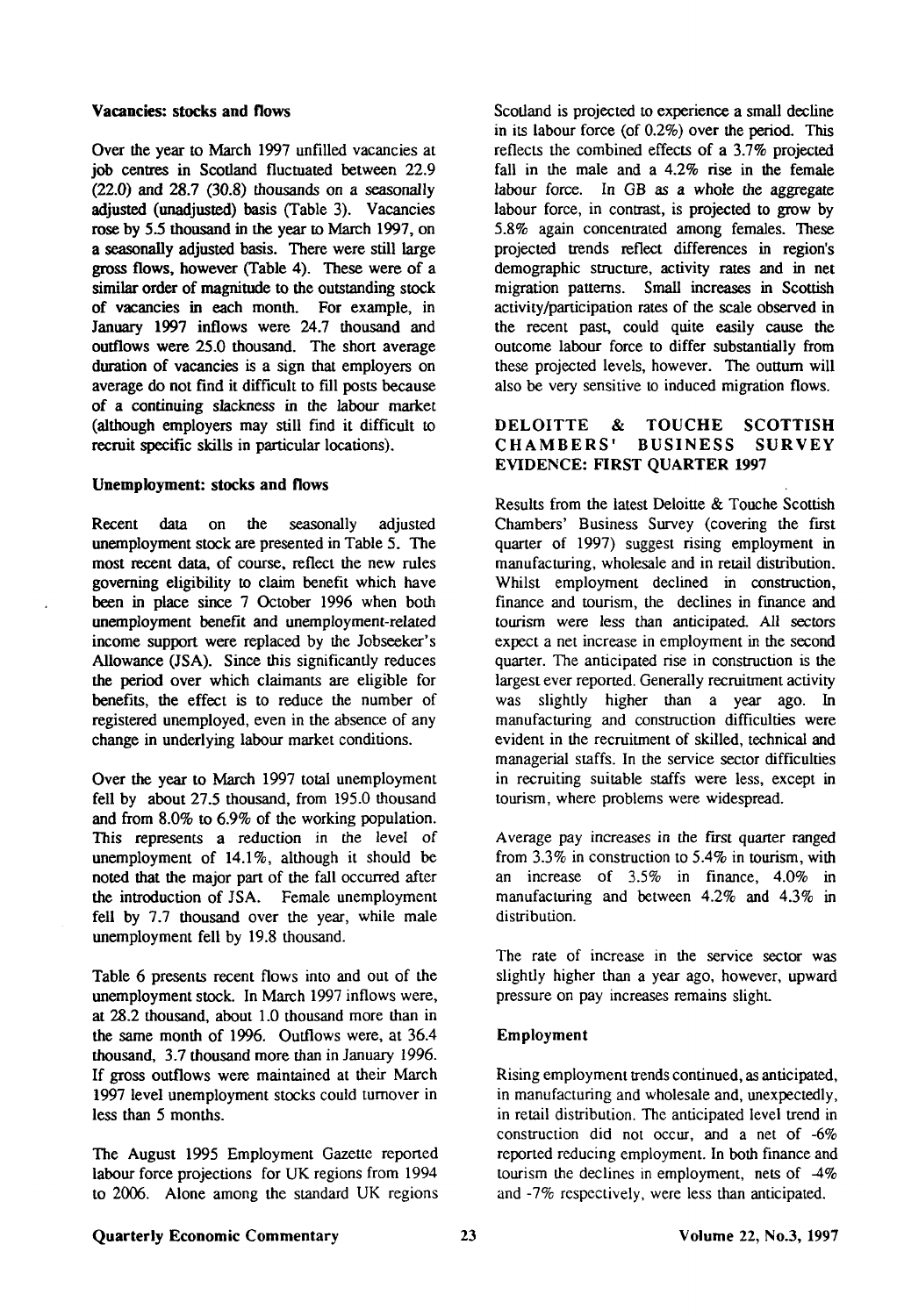All sectors expect a net increase in employment in the second quarter. The anticipated rise in manufacturing is the strongest for more than two years, whilst in construction the expected increase, if realised, would be the strongest increase since the survey was revised in 1990.

In the service sector the increase in wholesale employment is expected to strengthen. In retail the unexpected increase is forecast to strengthen to a net of +8% in quarter two. Over the past 15 months part time employment has consistently risen in retail whilst full time employment has consistently declined.

For a further quarter there was a slight increase in the percentage of manufacturing and construction respondents reporting shortages of skilled labour restricting their output. Changes in manufacturing employment affected less than 50%, nevertheless, 27% reported increasing employment and 28% expect to increase employment in the second quarter. More than a third reported increased levels of overtime working. In construction a fifth increased and 26% reported reducing employment. Changes to employment in the second quarter are expected to be at the margin, affecting less than a third.

Once again changes in employment in wholesale affected less than 30%. Firms are slightly more confident in their expectations of increased employment in quarter one. Changes in employment in retail again affected less than 30%, nevertheless, 14% reported increased, and only 9% reduced employment. Firms are slightly more confident of increased employment in quarter two. Once again net increases in part time and temporary employment concealed declines in full time employment, although these changes affected less than 20% of respondents.

As expected changes to employment in finance continued to be at the margin, nevertheless, the decline, a net of -4% was the weakest decline since the survey was revised in 1990. A net of financial respondents are forecasting a rise in employment in quarter two, the first time a rise has been forecast. These changes continue to reflect increased use of part time and temporary staffs, the downward trend in full time staff continued.

Changes to levels of employment in tourism were less widespread, with 39% reporting changes (16% increased and 23% reduced employment). The strong rise in employment forecast for the second

quarter reflects increases in **both** full and **part time**  staffs.

### **Recruitment**

Recruitment activity in manufacturing rose to 52%, almost the average for the first quarter for the past three years. Difficulties were more evident in the recruitment of skilled, and to a lesser extent technical staffs. Recruitment activity in construction was slighdy higher than the average for the first quarter for the past three years. Problems were again were evident in the recruitment of suitable skilled and managerial staffs.

Recruitment activity was slightly higher in wholesale than in the first quarter in previous years. Once again few recruitment difficulties were evident. Whilst recruitment activity in retail remained stronger than in previous years difficulties in attracting suitable staff were less evident

Recruitment activity in finance was again at a low level. In contrast almost three quarters of tourism respondents sought to recruit a broad range of occupations. Problems were widespread in the recruitment of suitable skilled and other manual staffs.

Recruitment difficulties have tended to increase slightly in construction, but are most widely reported in tourism.

## Quarterly Economic Commentary **24** 24 Volume 22, No.3, 1997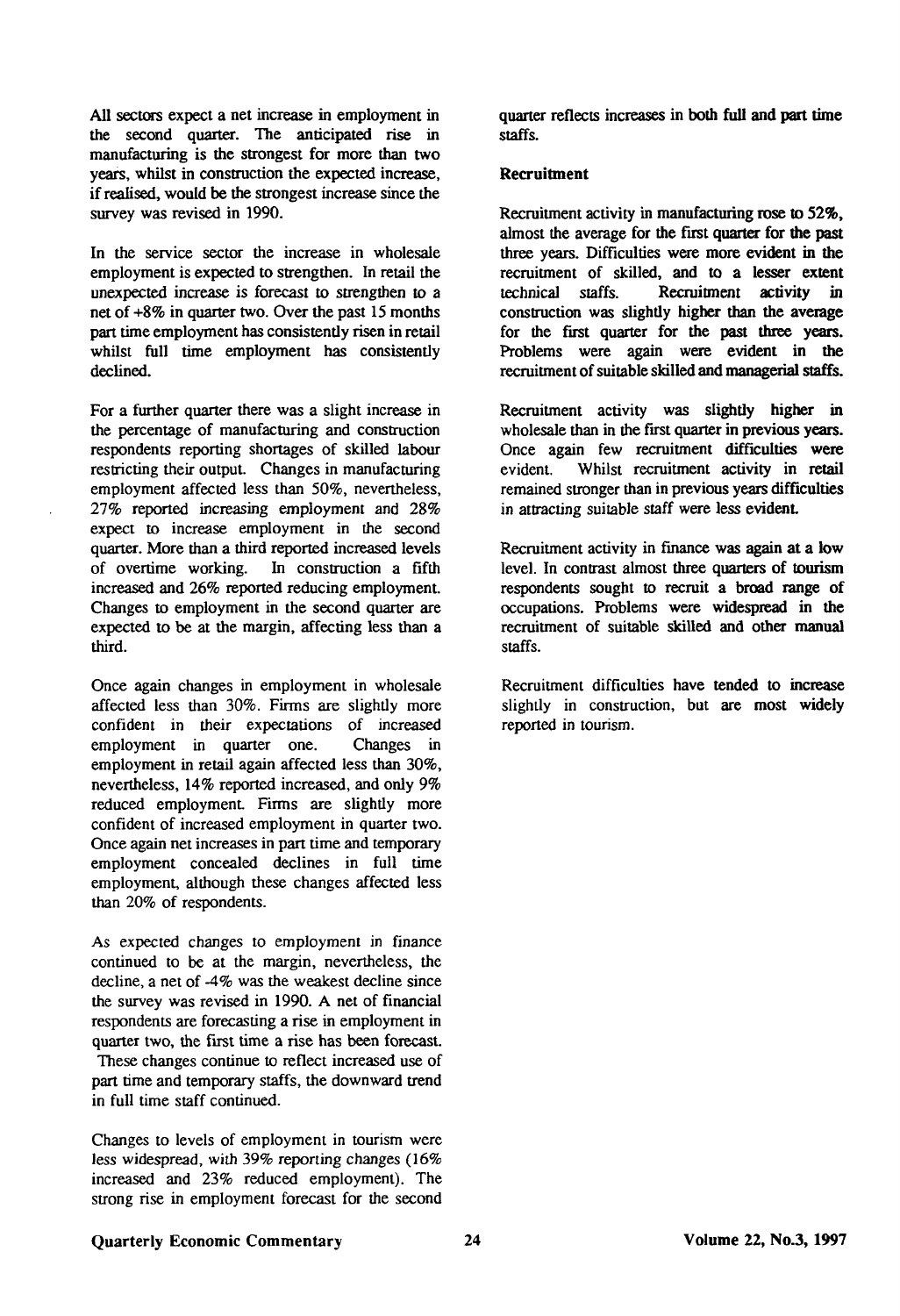|                              | TABLE 1 EMPLOYEES IN EMPLOYMENT IN SCOTLAND: INDUSTRY AGGREGATES ('000s)*<br>(Figures in square brackets reflect the 1989 and 1990 LFS. The latest estimates reflect the impact of the 1991 LFS.) |                                                                                                                                     |                |                                                                                                   |                                                                                                 |                                                                                                                                     |                                                                                                 |                                                                                                   |                                                                                                   |                                                                                                                                        |  |  |
|------------------------------|---------------------------------------------------------------------------------------------------------------------------------------------------------------------------------------------------|-------------------------------------------------------------------------------------------------------------------------------------|----------------|---------------------------------------------------------------------------------------------------|-------------------------------------------------------------------------------------------------|-------------------------------------------------------------------------------------------------------------------------------------|-------------------------------------------------------------------------------------------------|---------------------------------------------------------------------------------------------------|---------------------------------------------------------------------------------------------------|----------------------------------------------------------------------------------------------------------------------------------------|--|--|
| (SIC 1980)                   |                                                                                                                                                                                                   | <b>MALE</b>                                                                                                                         |                |                                                                                                   | <b>FEMALE</b>                                                                                   | <b>TOTAL</b>                                                                                                                        | Prod/Const                                                                                      | Production                                                                                        | Manuf.                                                                                            | <b>Services</b>                                                                                                                        |  |  |
|                              | SIC 1992                                                                                                                                                                                          | (A  )<br>Full-time                                                                                                                  | P/T            | (A  )<br>Full-time                                                                                | P/T                                                                                             |                                                                                                                                     | $(1-5)$<br>$C-F$                                                                                | $(1-4)$<br>$C-E$                                                                                  | $(2-4)$<br>D                                                                                      | $(6-9)$<br>$G-Q$                                                                                                                       |  |  |
| 1979<br>1989<br>1990<br>1991 | Jun<br>Jun<br>Sep<br>Dec<br>Маг<br>Jun<br>Sep<br>Dec<br>Mar                                                                                                                                       | (1,205)<br>[1,018]<br>[1,034]<br>[1,033]<br>[1,027]<br>[1,031]<br>$[1,040]$ $(1,043)$<br>$[1,034]$ $(1,043)$<br>$[1,021]$ $(1,035)$ |                | (897)<br>[941]<br>[934]<br>[939]<br>[930]<br>[942]<br>[943] (943)<br>$[946]$ (949)<br>[936] (941) | (332)<br>[384]<br>[389]<br>[401]<br>[395]<br>[406]<br>[406] (404)<br>[417] (416)<br>[412] (413) | (2,102)<br>[1,959]<br>[1,968]<br>[1,972]<br>[1,957]<br>[1,974]<br>$[1,983]$ $(1,986)$<br>$[1,980]$ $(1,992)$<br>$[1,956]$ $(1,978)$ | (831)<br>[599]<br>[594]<br>[595]<br>[591]<br>[591]<br>[597] (594)<br>[591] (589)<br>[573] (571) | (676)<br>[474]<br>[460]<br>[461]<br>[457]<br>[458]<br>[465] (464)<br>[462] (462)<br>$[449]$ (450) | (604)<br>[416]<br>[402]<br>[402]<br>[397]<br>[398]<br>[405] (405)<br>[401] (403)<br>$[388]$ (391) | 1.224<br>[1, 331]<br>[1, 344]<br>[1, 349]<br>[1, 337]<br>[1, 353]<br>$[1,356]$ $(1,362)$<br>$[1,362]$ $(1,376)$<br>$[1,356]$ $(1,377)$ |  |  |
| 1992                         | Jun                                                                                                                                                                                               | $[1,015]$ (1,031)                                                                                                                   | 106            | [944] (953)                                                                                       | [414] (417)                                                                                     | $[1,959]$ (1,984)                                                                                                                   | [562] (561)                                                                                     | [443] (444)                                                                                       | [383] (385)                                                                                       | $[1,368]$ $(1,394)$                                                                                                                    |  |  |
|                              | Sep                                                                                                                                                                                               | $[1,011]$ $(1,026)$                                                                                                                 | 103            | $[947]$ (954)                                                                                     | [418] (414)                                                                                     | $[1,958]$ (1,984)                                                                                                                   | $[560]$ (567)                                                                                   | [443] (444)                                                                                       | [383] (385)                                                                                       | $[1,370]$ (1,394)                                                                                                                      |  |  |
|                              | Dec                                                                                                                                                                                               | $(1,026)$ $(1,037)$                                                                                                                 | $(105)$ $(85)$ | $(952)$ $(976)$                                                                                   | $(416)$ $\{427\}$                                                                               | $(1,978)$ $\{2,013\}$                                                                                                               | $(543)$ $(560)$                                                                                 | $(434)$ $\{435\}$                                                                                 | $(376)$ $\{377\}$                                                                                 | $(1,416)$ $(1,425)$                                                                                                                    |  |  |
|                              | Mar                                                                                                                                                                                               | $(1,020)$ $(1,026)$                                                                                                                 | $(112)$ $(87)$ | $(955)$ $(980)$                                                                                   | $(418)$ $\{429\}$                                                                               | $(1,975)$ $(2,005)$                                                                                                                 | $(535)$ $\{551\}$                                                                               | $(430)$ $(431)$                                                                                   | $(373)$ $(372)$                                                                                   | $(1,411)$ $\{1,426\}$                                                                                                                  |  |  |
|                              | Jun                                                                                                                                                                                               | $(1,024)$ $\{1,023\}$                                                                                                               | $(123)$ $(92)$ | $(956)$ $(981)$                                                                                   | $(419)$ $\{431\}$                                                                               | $(1,979)$ $(2,005)$                                                                                                                 | $(528)$ $[544]$                                                                                 | $(425)$ $(425)$                                                                                   | $(368)$ $(368)$                                                                                   | $(1,424)$ $(1,434)$                                                                                                                    |  |  |
|                              | Sep                                                                                                                                                                                               | $(1,008)$ $(1,012)$                                                                                                                 | $(119)$ $(81)$ | $(948)$ $(980)$                                                                                   | $(416)$ $\{432\}$                                                                               | $(1,956)$ $\{1,992\}$                                                                                                               | $(519)$ $(543)$                                                                                 | $(418)$ $(427)$                                                                                   | $(361)$ $\{360\}$                                                                                 | $(1,410)$ $(1,423)$                                                                                                                    |  |  |
|                              | Dec                                                                                                                                                                                               | $(993)$ $(993)$                                                                                                                     | $(95)$ $(90)$  | $(971)$ $(984)$                                                                                   | $(436)$ $[442]$                                                                                 | $(1,963)$ $(1,976)$                                                                                                                 | $(520)$ $\{529\}$                                                                               | $(405)$ $(416)$                                                                                   | $(348)$ $(359)$                                                                                   | $(1,418)$ $(1,421)$                                                                                                                    |  |  |
| 1993                         | Mar                                                                                                                                                                                               | ${988}$                                                                                                                             | ${85}$         | (979)                                                                                             | ${437}$                                                                                         | (1967)                                                                                                                              | ${534}$                                                                                         | ${414}$                                                                                           | ${358}$                                                                                           | ${1,408}$                                                                                                                              |  |  |
|                              | Jun                                                                                                                                                                                               | (1000)                                                                                                                              | ${91}$         | ${992}$                                                                                           | ${445}$                                                                                         | (1991)                                                                                                                              | ${531}$                                                                                         | ${417}$                                                                                           | (364)                                                                                             | ${1,433}$                                                                                                                              |  |  |
|                              | Sep                                                                                                                                                                                               | ${1009}$                                                                                                                            | ${92}$         | ${994}$                                                                                           | [445]                                                                                           | ${2003}$                                                                                                                            | (536)                                                                                           | (414)                                                                                             | ${362}$                                                                                           | ${1,440}$                                                                                                                              |  |  |
|                              | Dec                                                                                                                                                                                               | ${1001}$                                                                                                                            | ${95}$         | (996)                                                                                             | ${450}$                                                                                         | ${1996}$                                                                                                                            | (532)                                                                                           | ${410}$                                                                                           | ${360}$                                                                                           | ${1,440}$                                                                                                                              |  |  |
| 1994                         | Mar                                                                                                                                                                                               | 893 (985)                                                                                                                           | 88 (93)        | 525 (981)                                                                                         | 431 (445)                                                                                       | 1937 (1966)                                                                                                                         | 472 (520)                                                                                       | 347 (399)                                                                                         | 305 (349)                                                                                         | 1,430 [1,421]                                                                                                                          |  |  |
|                              | Jun                                                                                                                                                                                               | 899 (996)                                                                                                                           | 92 (96)        | 535 (990)                                                                                         | 436 (449)                                                                                       | 1962 (1987)                                                                                                                         | 482 (528)                                                                                       | 353 [403]                                                                                         | 313 (354)                                                                                         | 1,443 (1,433)                                                                                                                          |  |  |
|                              | Sep                                                                                                                                                                                               | 899 {1006}                                                                                                                          | 95 (99)        | 538 (989)                                                                                         | 435 (447)                                                                                       | 1967 (1994)                                                                                                                         | 483 (531)                                                                                       | 355 (400)                                                                                         | 316 (352)                                                                                         | 1,447 (1,437)                                                                                                                          |  |  |
|                              | Dec                                                                                                                                                                                               | 888 (987)                                                                                                                           | 95 (99)        | 528 (980)                                                                                         | 434 (449)                                                                                       | 1945 (1967)                                                                                                                         | 479 (521)                                                                                       | 357 (401)                                                                                         | 316 (354)                                                                                         | 1,431 (1,421)                                                                                                                          |  |  |
| 1995                         | Mar                                                                                                                                                                                               | 886 [978]                                                                                                                           | 96 (96)        | 520 {948}                                                                                         | 427 (427)                                                                                       | 1928 (1947)                                                                                                                         | 466 (508)                                                                                       | 352 [395]                                                                                         | 312 (348)                                                                                         | 1,427 (1,414)                                                                                                                          |  |  |
|                              | Jun                                                                                                                                                                                               | 887                                                                                                                                 | 95             | 525 (963)                                                                                         | 437                                                                                             | 1944                                                                                                                                | 470                                                                                             | 357                                                                                               | 318                                                                                               | 1,439                                                                                                                                  |  |  |
|                              | Sep                                                                                                                                                                                               | 894                                                                                                                                 | 97             | 526                                                                                               | 430                                                                                             | 1947                                                                                                                                | 479                                                                                             | 359                                                                                               | 319                                                                                               | 1.434                                                                                                                                  |  |  |
|                              | Dec                                                                                                                                                                                               | 892                                                                                                                                 | 98             | 518                                                                                               | 435                                                                                             | 1943                                                                                                                                | 477                                                                                             | 360                                                                                               | 321                                                                                               | 1,432                                                                                                                                  |  |  |
| 1996                         | Mar                                                                                                                                                                                               | 879                                                                                                                                 | 94             | 514                                                                                               | 428                                                                                             | 1915                                                                                                                                | 468                                                                                             | 355                                                                                               | 316                                                                                               | 1,413                                                                                                                                  |  |  |
|                              | Jun                                                                                                                                                                                               | 884                                                                                                                                 | 87             | 545                                                                                               | 459                                                                                             | 1974                                                                                                                                | 468                                                                                             | 320                                                                                               | 316                                                                                               | 1,468                                                                                                                                  |  |  |
|                              | Sep                                                                                                                                                                                               | 893                                                                                                                                 | 88             | 545                                                                                               | 462                                                                                             | 1988                                                                                                                                | 474                                                                                             | 353                                                                                               | 318                                                                                               | 1473                                                                                                                                   |  |  |
|                              | Dec                                                                                                                                                                                               | 877                                                                                                                                 | 90             | 542                                                                                               | 462                                                                                             | 1971                                                                                                                                | 461                                                                                             | 350                                                                                               | 315                                                                                               | 1471                                                                                                                                   |  |  |

Source

Figures within [.] reflect estimates prior to the 1989 Census of Employment Figures within (.) reflect

Quart **3 o 3 o mmentary** 

**in**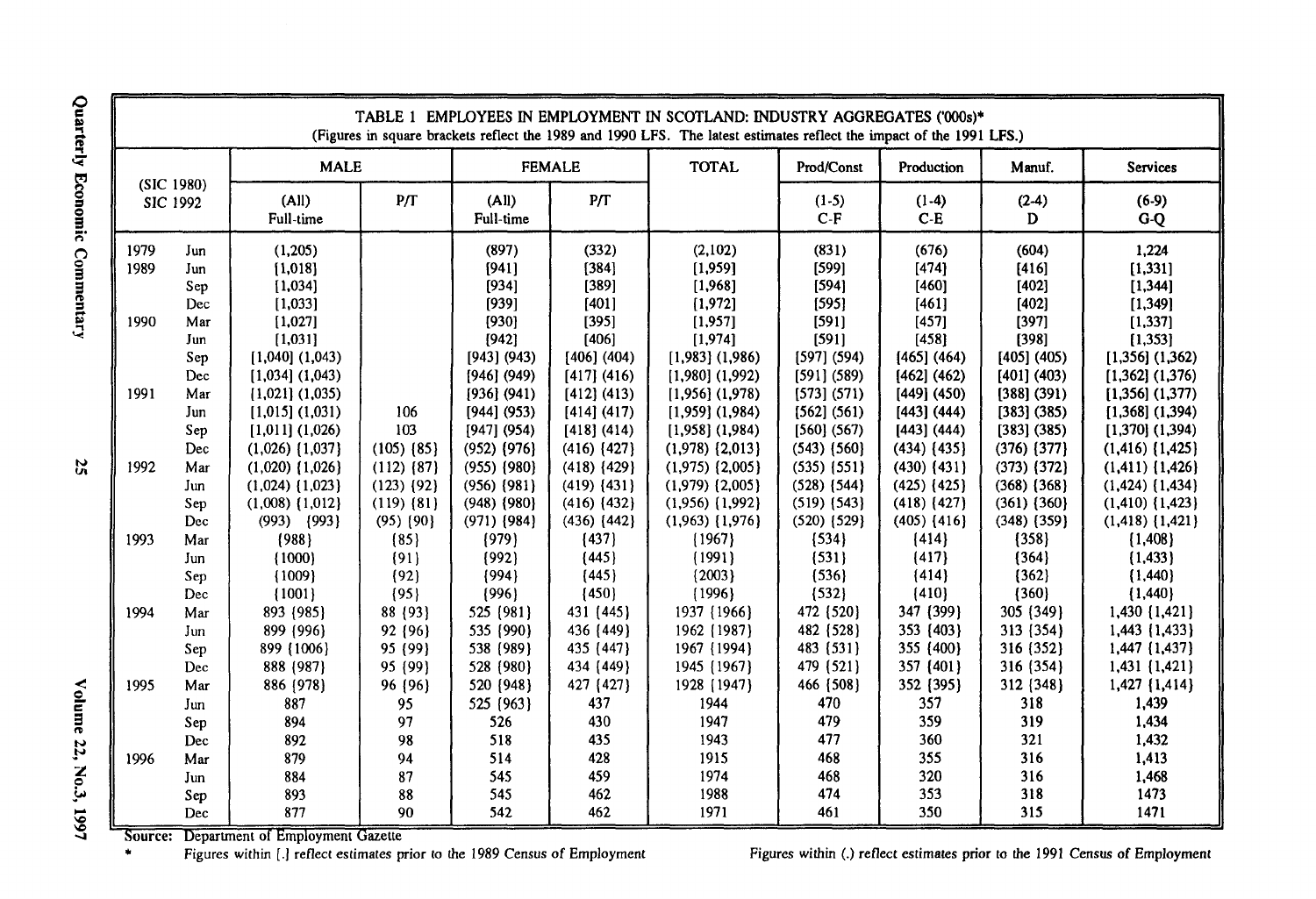|                                                       | pers.<br>activities<br>comm,<br>social &<br>Other    | $\overline{O}$           |                                    | ぷぷぷぷ             |                       |  |              | 8883      |  | 88 <u>88</u>       |  |
|-------------------------------------------------------|------------------------------------------------------|--------------------------|------------------------------------|------------------|-----------------------|--|--------------|-----------|--|--------------------|--|
|                                                       | Health<br>&<br>Social<br>Work                        | Z                        |                                    | 3333<br>2333     |                       |  | 3353<br>3353 |           |  | <del>ន</del> ិននិន |  |
|                                                       | Educa-<br>isn                                        | Σ                        |                                    |                  |                       |  | FF57         |           |  | <b>HERE</b>        |  |
|                                                       | admin. &<br>Soc. Sec.<br>defence:<br>Public<br>comp. | $\overline{\phantom{0}}$ |                                    | <b>ESES</b>      |                       |  | 5553         |           |  | <u>ងនួន ដ</u>      |  |
| EMPLOYMENT: SCOTLAND EMPLOYEES IN EMPLOYMENT (000's)* | activities<br>renting<br>$\&$ bus.<br>Real<br>Estate | ×                        |                                    | ន្ទី ខ្លួន       |                       |  | ន្តន្តន្ត    |           |  | ន្តន្តន្ត          |  |
|                                                       | mediation<br>Financial<br>inter-                     |                          |                                    | 8888             |                       |  | <b>RRKK</b>  |           |  | <b>2238</b>        |  |
|                                                       | $rac{8}{x}$<br>Trport<br>comm.                       |                          |                                    | 119812           |                       |  | 2322         |           |  | <u>음효함</u>         |  |
|                                                       | Hotels<br>& rest.                                    | $\mathbf{H}$             |                                    | 1382<br>1392     |                       |  | 2852         |           |  | 1223               |  |
|                                                       | Wh'sale<br>trade &<br>repairs<br>retail              | Ò                        |                                    | ຂີສິສ            |                       |  | ត្តន្តន្ត    |           |  | <b>2232</b>        |  |
|                                                       | Constru<br>ction                                     | Щ                        |                                    | <u>នី ខ្លួ ដ</u> |                       |  | 1126<br>1125 |           |  | 1521               |  |
| <b>TABLE 2</b>                                        | Elect,<br>gas &<br>water<br>supply                   | щ                        |                                    |                  | <b>ASAS SASA</b>      |  |              |           |  | 5555               |  |
|                                                       | Manufac<br>turing                                    | $\Omega$                 |                                    |                  | <b>SERE REER EEST</b> |  |              |           |  |                    |  |
|                                                       | Mining<br>&<br>Quarry-<br>ing                        | Ō                        |                                    |                  | នឧដន                  |  |              | aaaa asas |  |                    |  |
|                                                       | Agric.<br>hunting<br>forestry<br>fishing             | A.B                      |                                    |                  | ERR RER               |  |              |           |  | <b>3848</b>        |  |
|                                                       | <b>SIC</b><br>1992                                   |                          | <b>SSA E SSS ME E SSS ME E SSS</b> |                  |                       |  |              |           |  |                    |  |

See notes to Table 1

 $\ddot{\phantom{0}}$ 

Source: Department of Employment Gazette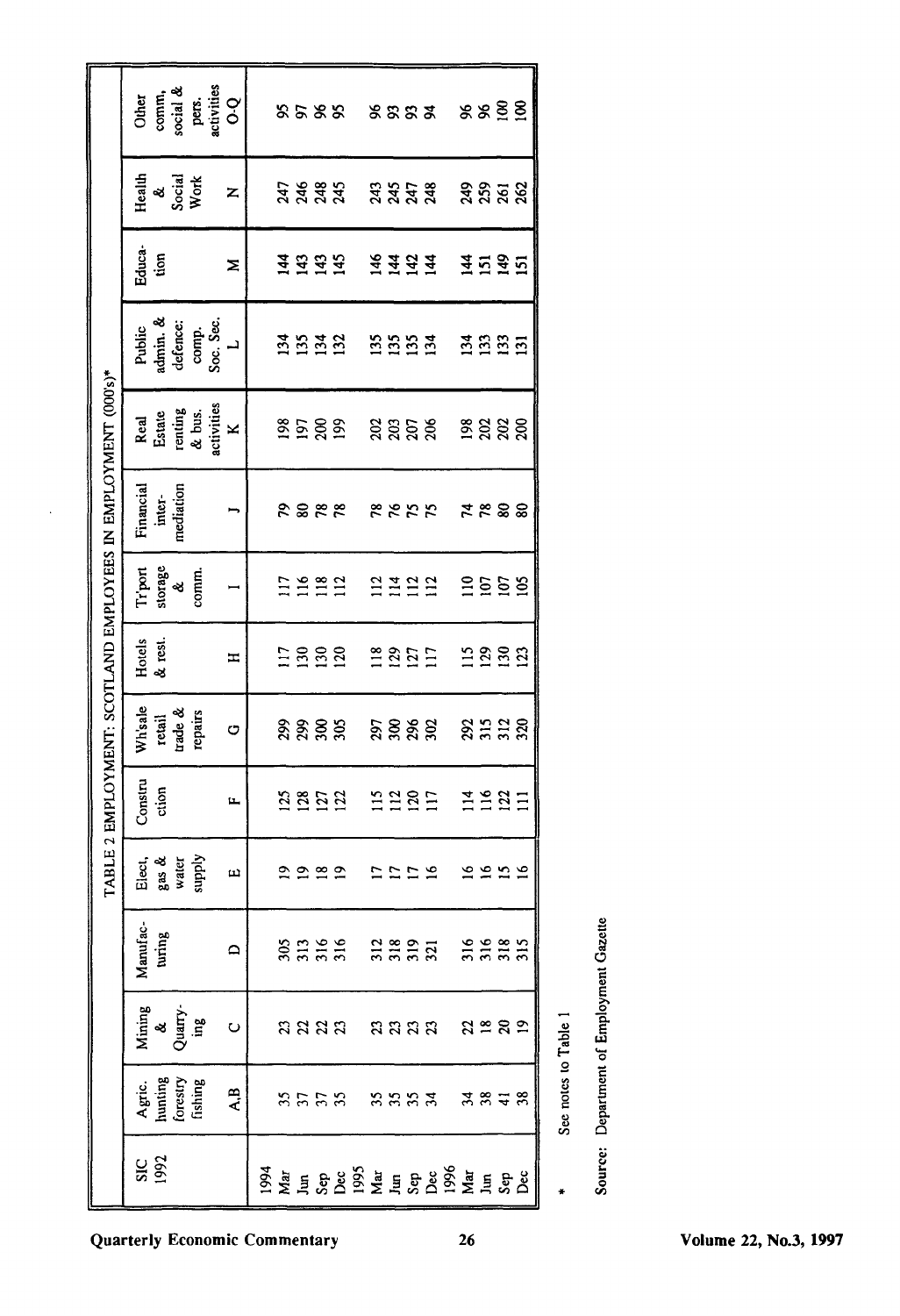|             | <b>TABLE 3</b> | UNFILLED VACANCIES AT JOBCENTRES      | $\blacksquare$                         | SCOTLAND ('000s)    |                                |
|-------------|----------------|---------------------------------------|----------------------------------------|---------------------|--------------------------------|
|             |                | Seasonally adjusted                   |                                        |                     | Vacancies at Careers Offices   |
|             | Number         | previous month<br>Change since        | over 3 months<br>Aver.change<br>ending | Unadjusted<br>Total | Unadjusted                     |
| nst poet    | <b>19.2</b>    | င္ပ                                   | 0.4                                    | 15.8                | $\mathfrak{S}$                 |
| Feb         | 18.4           | -0.8                                  | <u>خ</u>                               | 16.3                | 0.4                            |
| Mar         | 18.3           | $\overline{0}$                        | $\overline{c}$                         | 17.5                | ິດ<br>ທີ                       |
| Apr         | 18.5           | $\overline{0.0}$                      | $\ddot{\circ}$                         | 19.1                | $\overline{6}$                 |
| <b>Vlay</b> | 19.4           | $\overline{6}$                        | ξ                                      | 20.5                | $\overline{9}$                 |
| Ξ           | 20.0           | 9.6                                   | $\tilde{c}$                            | 21.5                | 6.6                            |
| E           | 20.2           | $\overline{c}$                        | $\tilde{5}$                            | 20.2                | 6.6                            |
| <b>any</b>  | 21.0           | $\frac{8}{8}$                         | <u>င</u> ္                             | 20.9                | $\overline{9}$                 |
| Sep         | 21.3           | $\tilde{\omega}$                      | 0.4                                    | 22.7                | $\overline{9}$                 |
| <b>Sct</b>  | 21.0           | ს<br>ო                                | $\frac{0}{3}$                          | 22.9                | $\overline{C}$                 |
| Nov         | 20.7           | ςp                                    | $\frac{6}{1}$                          | 21.7                | $\overline{C}$                 |
| bec         | 21.4           | $\overline{C}$                        | $\overline{00}$                        | 20.2                | $\overline{9}$                 |
| 1995 Jan    | 21.8           | 0.4                                   | $\frac{0}{3}$                          | 8.81                | $\overline{9}$                 |
| Feb         | 21.6           | 55                                    | $\tilde{\omega}$                       | 19.4                | $\overline{90}$                |
| Mar         | 22.4           | $80^{\circ}$                          | $\tilde{\omega}$                       | 23.3                | $\overline{90}$                |
| Apr         | 22.8           | 0.4                                   | $\mathfrak{S}$                         | 23.3                | 90                             |
| May         | 22.5           | င်း                                   | $\tilde{\omega}$                       | 23.5                | $5^{\circ}$                    |
| E<br>ίm     | 23.7<br>23.1   | $\overline{5}$<br>$\overline{5}$      | $\mathfrak{c}_3$<br>$\overline{c}$     | 23.7<br>24.5        | $\overline{C}$<br>$80^{\circ}$ |
| <b>Aug</b>  | 24.1           | 6.4                                   | $\tilde{\mathbf{c}}$                   | 24.2                | $\mathcal{L}^{\bullet}$        |
| Sep         | 24.5           | 0.4                                   | $\tilde{c}$                            | 26.0                | $\overline{C}$                 |
| $\delta$    | 24.2           | ςp                                    | 0.2                                    | 26.0                | $\overline{90}$                |
| Nov         | 23.9           | έç                                    | $\overline{C}$                         | 24.8                | $\overline{9}$                 |
| Dec         | 23.7           | $-0.2$                                | $-0.2$                                 | 22.6                | $5^{\circ}$                    |
| 1996 Jan    | 23.5           | $\frac{5}{5}$                         | $-0.2$                                 | 20.6                | 0.4                            |
| Feb         | 23.5           | $\overline{0.0}$                      | $\overline{0}$                         | 21.7                | 0.4                            |
| Каг         | 23.1           | $-0.4$                                | $-0.2$                                 | 22.0                | 0.4                            |
| Apr         | 22.9           | $\frac{1}{2}$                         | $\overline{c}$                         | 23.0                | 50                             |
| May         | 23.4           | $\tilde{c}$                           | $\overline{0}$                         | 24.0                | $\overline{C}$                 |
| ξ           | 24.4           | $\overline{5}$                        | 0.4                                    | 25.7                | $80^{\circ}$                   |
| E           | 25.8           | 1.4                                   | $\overline{0}$                         | 26.1                | $80^{\circ}$                   |
| $\sin y$    | 26.0           | 0.2                                   | 60                                     | 26.3                | $80^{\circ}$                   |
| Sep         | 27.6           | $\overline{5}$                        | $\overline{L}$                         | 29.8                | $\overline{5}$                 |
| <b>Oct</b>  | 38.6           | $\overline{C}$                        | 60                                     | 30.8                | $80^{\circ}$                   |
| Nov         | 78.7           | $\tilde{C}$                           | 60                                     | 29.8                | $\overline{90}$                |
| bec         | 282            | خ<br>ن                                | $\overline{c}$                         | 27.2                | 50                             |
| 1997 Jan    | 0.82           | $\frac{6}{5}$                         | $\frac{1}{2}$                          | 24.9                | $\mathfrak{S}$                 |
| Feb         | 28.5           | $\tilde{c}$                           | $\dot{\mathbb{C}}$                     | 25.9                | $\overline{90}$                |
| даг         | 28.6           | $\overline{C}$                        | $\tilde{c}$                            | 27<br>IJ            | $\mathfrak{c}$                 |
|             |                |                                       |                                        |                     |                                |
| Source:     |                | Department of Employment Press Notice |                                        |                     |                                |

Quarterly Economic Commentary

Note:

Figures from October reflect the revised basis of seasonal adjustment from November 1992

**Z7** 

Volume 22, No. 3, 1997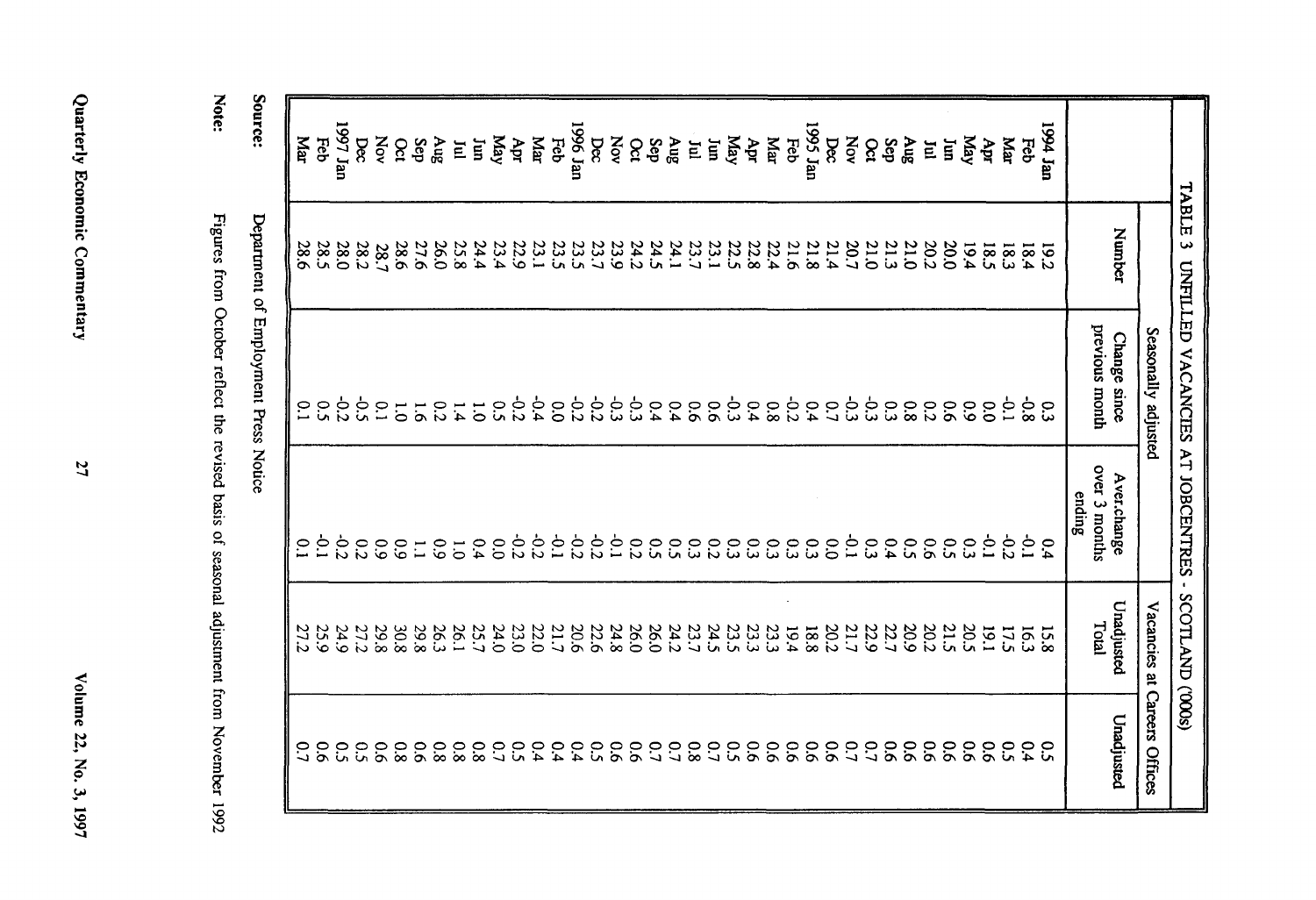| è       |
|---------|
| Į       |
| ֧֜<br>ś |
| ی<br>ŀ  |
|         |
|         |

| <b>Note</b>                                                                                                                                                                                                                    |
|--------------------------------------------------------------------------------------------------------------------------------------------------------------------------------------------------------------------------------|
|                                                                                                                                                                                                                                |
|                                                                                                                                                                                                                                |
|                                                                                                                                                                                                                                |
|                                                                                                                                                                                                                                |
| $\frac{1}{2}$                                                                                                                                                                                                                  |
|                                                                                                                                                                                                                                |
|                                                                                                                                                                                                                                |
|                                                                                                                                                                                                                                |
|                                                                                                                                                                                                                                |
|                                                                                                                                                                                                                                |
| "We come and the come of the complete the second of the second of the second second that the common that the second that the second second the second second that the second second that the second second second the second s |
|                                                                                                                                                                                                                                |
|                                                                                                                                                                                                                                |
| $\frac{1}{2}$<br>ş                                                                                                                                                                                                             |

Source:

Department of Employment

|                   |              | TABLE 4: VACANCY FLOWS AT JOBCENTRES, STANDARDISED, SEASONALLY ADIUSTED | <b>SCOTLAND</b> |                            |                      |                                |
|-------------------|--------------|-------------------------------------------------------------------------|-----------------|----------------------------|----------------------|--------------------------------|
|                   |              | In-flow                                                                 |                 | Out-flow                   | 000s of              | which: Placings                |
| Date              | Level        | Average                                                                 | Level           | Average                    | Level                | Average                        |
|                   |              | months ended<br>change 3                                                |                 | months ended<br>change 3   |                      | months ended<br>change 3       |
| nst poel          | 23.1         | $\approx$                                                               |                 | $\overline{c}$             | $\alpha$             | င္ပ                            |
| Feb               | 22.6         | خ<br>د                                                                  | 23.2<br>23.5    | ċ                          | <b>20.5</b>          | $\overline{0}$                 |
| Nar               | 21.9         | င္ပ                                                                     | 22.1            | $-0.2$                     | 19.4                 | $\overline{0}$                 |
| Apr               | 23.1         | $\overline{0}$                                                          | 22.7            | $\ddot{\circ}$             | 20.2                 | $\tilde{c}$                    |
| Ylay              | 23.1         | $\tilde{C}$                                                             | 22.8            | $-0.2$                     | 20.2                 | $\overline{0}$                 |
| un                | 21.3         | C)                                                                      | 23.4            | 0.4                        | 20.9                 | 0.4                            |
| E                 | 22.7         | Š                                                                       | 22.1            | $-0.2$                     | 19.7                 | ჭ<br>ვ                         |
| gny               | 25.4         | $\overline{80}$                                                         | 24.6            | $\overline{5}$             | 21.7                 | င္ပ                            |
| Sep               | 23.1         | 0.4                                                                     | 22.7            | $-0.2$                     | 0.02                 | م<br>و                         |
| Nov<br><b>Oct</b> | 24.4<br>23.5 | م<br>نا<br>$\tilde{\omega}$                                             | 24.7<br>23.7    | $\overline{0}$<br>0.4      | 21.6<br>20.7         | 0.0<br>$50^{\circ}$            |
| Dec               | 24.6         | <u>င</u> ္ပ                                                             | 23.8            | 0.4                        | 20.7                 | 0.2                            |
| 1995 Jan          | 24.3         | $\mathbb{S}^3$                                                          | 23.9            | $\tilde{c}$                | 00.7                 | $\mathbf{c}$                   |
| Feb               | 24.1         | ξ,                                                                      | 24.3            | ç.                         | 21.4                 | ρ.                             |
| даr               | 24.3         | 5.                                                                      | 23.5            | ç,                         | 20.7<br>21.5         | $\overline{0}$                 |
| Apr               | 24.4         | $\overline{0}$                                                          | 24.5            | $\overline{c}$             |                      | $\tilde{\omega}$               |
| Ylay<br>un        | 25.5<br>24.6 | 0.4<br>$\overline{c}$                                                   | 24.9<br>24.6    | $\tilde{c}$<br>$\tilde{C}$ | 22.1<br>21.7         | $\overline{10}$<br>$\tilde{c}$ |
| E                 | 25.7         | 0.4                                                                     | 25.0            | $\overline{c}$             | 22.1                 | $\overline{c}$                 |
| <b>Sny</b>        | 27.2         | 60                                                                      | 26.8            | $\mathcal{C}^{\prime}$     | 23.6                 | $\overline{90}$                |
| Sep               | 25.1         | ξ,                                                                      | 25.0            | $\overline{0}$             | 22.0                 | $\overline{0.0}$               |
| δct               | 27.3         | $\tilde{c}$                                                             | 27.4            | $80^{\circ}$               | 24.0                 | 9.6                            |
| XOV<br>pec        | 24.2<br>26.1 | خ<br>ت<br>0.4                                                           | 24.0<br>26.4    | င်္င<br>ξP                 | 20.8<br>23.1         | $-0.4$<br>22                   |
| 1996 Jan          | 25.5         | ن<br>ن                                                                  | 25.9            | $-0.4$                     | 22.8                 | $-0.4$                         |
| Feb               | 26.1         | $\overline{0}$                                                          | 26.1            | $\dot{\circ}$              | 22.4                 | 22                             |
| даr               | 25.0         | ဥ                                                                       | 25.6            | $\tilde{\mathbf{c}}$       | 22.0                 | 0.4                            |
| Apr               | 25.6         | $\tilde{c}$                                                             | 25.5            | È                          | 21.6                 | $+0.4$                         |
| May               | 25.5         | $\overline{c}$                                                          | 25.3            | ς,                         | 21.4                 | -0.3                           |
| Ξ<br>E            | 23.5<br>25.2 | م:<br>ن<br>ċ                                                            | 24.0<br>22.7    | $\frac{1}{2}$<br>ن<br>ن    | 20.4<br>19.1         | $\dot{0}$<br>$-0.4$            |
| 8nV               | 24.6         | خ<br>ت                                                                  | 24.6            | $\frac{6}{5}$              | 20.7                 | $-0.2$                         |
| Sep               | 25.0         | $\tilde{c}$                                                             | 23.6            | C<br>C                     | 20.0                 | ဥ                              |
| Οct               | 23.0         | ĊP                                                                      | 22.2            | 9.6                        | 681                  | $\sim$                         |
| XOV               | 25.2         | $\overline{c}$                                                          | 24.7            | $\overline{0}$             | 20.4                 | p.1                            |
| Dec               | 26.0         | $\tilde{\omega}$                                                        | 26.9            | $\Xi$                      | 22.5                 | $80^{\circ}$                   |
| lan               | 24.6         | $\overline{90}$                                                         | 25.0            | $\overline{0}$             |                      | $\mathcal{L}^{\bullet}$        |
| Feb               | 26.3         | 0.4                                                                     | 26.0            | $\overline{0.4}$           | 21.1<br>21.7<br>23.9 | 6.4                            |
| Ка                | 28.1         | $\mathcal{C}$                                                           | 27.8            | ς3                         |                      | <u>ှ</u>                       |

 $\mathcal{L}$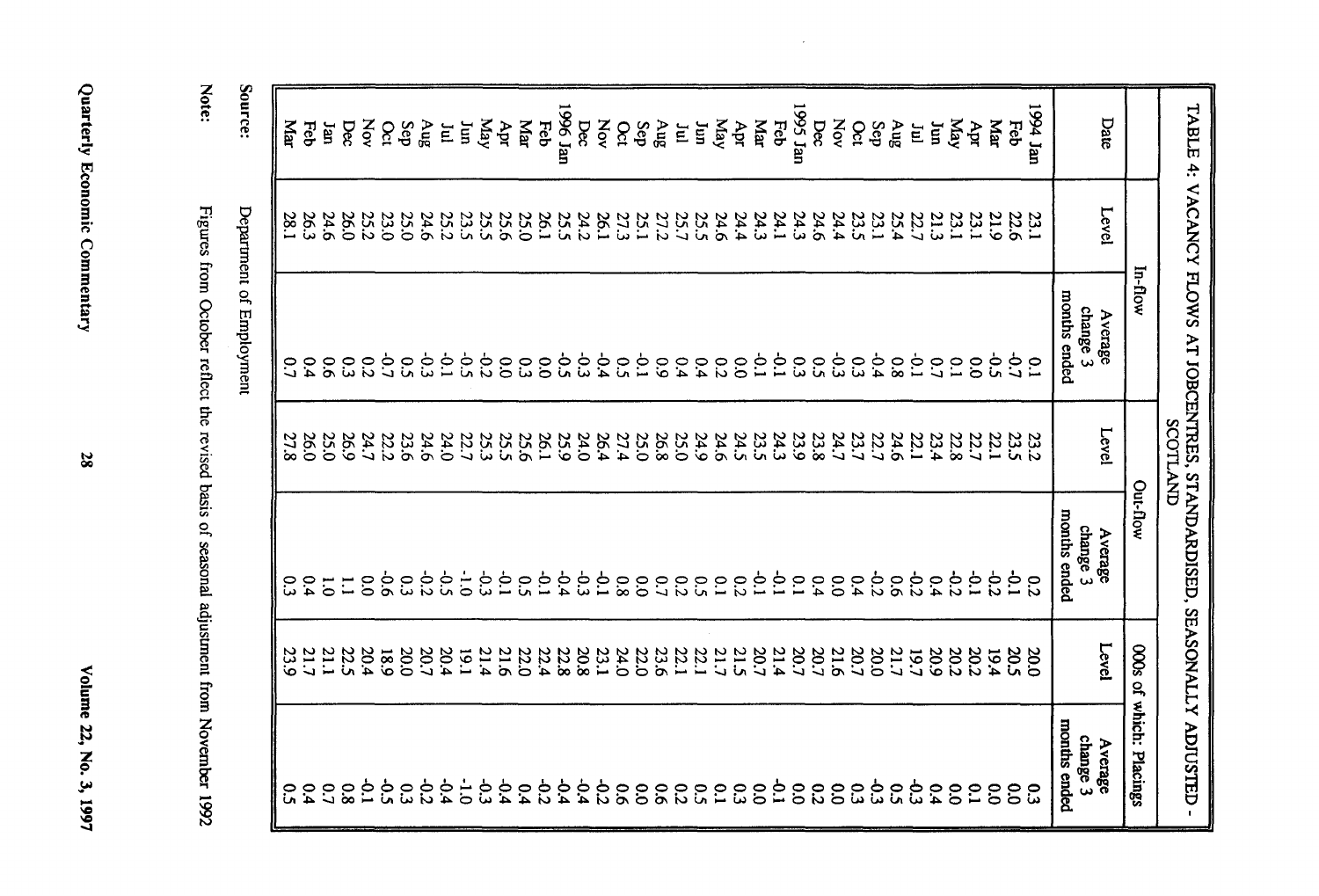|                         |            |        |       | (000s) (Figures in parentheses reflect estimates on September 1988 basis | TABLE 5: SCOTLAND - UNEMPLOYMENT - SEASONALLY ADJUSTED (excluding school leavers | - see text for details)          |
|-------------------------|------------|--------|-------|--------------------------------------------------------------------------|----------------------------------------------------------------------------------|----------------------------------|
| Date                    | Male       | Female | Total | Change since<br>previous<br>month                                        | over 6 months<br>Ave. change<br>ending                                           | of working pop.<br>Unemp. rate % |
| 1994 Jan                | 183.3      | 53.8   | 238.4 |                                                                          | $-1.3$                                                                           | 5.6                              |
| <b>Reb</b>              | 182.0      | 53.5   | 236.8 | $\ddot{5}$                                                               | $-1.5$                                                                           | 5.6                              |
| Mar                     | 181.3      | 52.7   | 234.7 | $-2.1$                                                                   | $-1.3$                                                                           | $\ddot{\sigma}$                  |
| Ąpr                     | 181.3      | 52.2   | 233.5 | $-1.4$                                                                   | <u>၃၃</u>                                                                        | $\mathfrak{S}$                   |
| May                     | 180.4      | 52.2   | 232.6 | $-0.9$                                                                   | $50-$                                                                            | 9.4                              |
| $\mathbf{I}$            | 179.2      | 51.4   | 230.6 | $-2.0$                                                                   | $-0.9$                                                                           | $\mathfrak{S}$                   |
| $\Xi$                   | 179.0      | 52.7   | 231.7 | $\Xi$                                                                    | $-1.0$                                                                           | $\overline{5}$                   |
|                         | 176.9      | 52.1   | 229.0 | 7.7                                                                      | $-1.3$                                                                           | $\sim$                           |
| Aug<br>Sep              | 174.2      | 50.6   | 224.8 | 4.2                                                                      | $\ddot{11}$                                                                      | $\overline{9}0$                  |
| $\overline{\mathrm{C}}$ | 170.7      | 49.7   | 220.4 | 4.4                                                                      | 22                                                                               | $\frac{8}{8}$                    |
| $\sum_{i=1}^{\infty}$   | 167.4      | 49.4   | 216.8 | $-3.6$                                                                   | 2.6                                                                              | 8.7                              |
| <b>Dec</b>              | 164.1      | 48.2   | 212.3 | $\frac{4.5}{4}$                                                          | $\overline{3}$ .                                                                 | $\frac{8.5}{2}$                  |
| 1995 Jan                | 162.4      | 47.7   | 208.0 | $-2.1$                                                                   | $-3.6$                                                                           | 8.4                              |
| Feb                     | 160.9      | 47,1   | 210.1 |                                                                          | 3.5                                                                              | 8.3                              |
| Mar                     | 159.1      | 46.4   | 205.5 | $-2.5$                                                                   | $-3.2$                                                                           | 8.2                              |
| Apr                     | 156.8      | 45.9   | 202.7 |                                                                          | $-3.0$                                                                           | 8.3                              |
| May                     | 155.1      | 45.5   | 200.6 | 2.1                                                                      | 2.7                                                                              | 8.2                              |
| Jum                     | 15.30      | 45.2   | 198.2 | $-2.4$                                                                   | $-2.4$                                                                           | $\overline{3}$                   |
| $\Xi$                   | 152.7      | 46.0   | 198.7 | $\tilde{c}$                                                              | $-2.0$                                                                           | $\overline{8.2}$                 |
| Aug                     | 151.5      | 46.0   | 197.5 | $-1.2$                                                                   | $-1.7$                                                                           | 8.1                              |
| Sep<br>Oct              | 150.4      | 45.3   | 195.7 | $-1.8$                                                                   | $-1.7$                                                                           | $\overline{\phantom{0}8.0}$      |
|                         | 150.3      | 45.2   | 195.5 | $-0.2$                                                                   | $-1.2$                                                                           | 8.0                              |
| $\check{\mathsf{z}}$    | 150.0      | 45.0   | 195.0 | 0.5                                                                      | $-0.9$                                                                           | 8.0                              |
| Dec                     | 150.9      | 4.7    | 195.6 |                                                                          | $-0.4$                                                                           | $\overline{\infty}$              |
| 1996 Jan                | 149.5      | 41     | 193.6 | 2.0                                                                      | $-0.9$                                                                           | $\overline{\mathbf{8.0}}$        |
| Feb                     | 151.0      | 44.3   | 195.3 | 1.7                                                                      | $-0.4$                                                                           | 8.0                              |
| Mar                     | <b>SO2</b> | 44.8   | 195.0 | $-0.3$                                                                   | $\overline{Q}$                                                                   | 8.0                              |
| Apr                     | 151.6      | 45.8   | 197.4 | 2.4                                                                      | $\mathbb{S}^3$                                                                   | $\overline{8.1}$                 |
| May                     | 150.9      | 45.7   | 196.6 | $-0.8$                                                                   | $\frac{3}{2}$                                                                    | $\overline{8}$                   |
| Jun                     | 150.3      | 46.1   | 196.4 | $-0.2$                                                                   | $\overline{c}$                                                                   | $\overline{8}$                   |
| $\Xi$                   | 148.7      | 46.0   | 194.7 | $-1.7$                                                                   | 0.2                                                                              | 8.0                              |
|                         | 148.2      | 45.8   | 194.0 | -0.7                                                                     | $-0.2$                                                                           | $\overline{8.0}$                 |
| Aug<br>Sep              | 146.4      | 44.9   | 191.3 | 2.7                                                                      | $-0.6$                                                                           | 7.9                              |
| $\overline{c}$          | 145.1      | 43.9   | 189.0 | 2.3                                                                      | $-1.4$                                                                           | $\overline{7.8}$                 |
| $\frac{\delta}{2}$      | 140.1      | 41.3   | 181.4 | .7.5                                                                     | $-2.5$                                                                           | $\overline{7.5}$                 |
| Dec                     | 138.3      | 40.4   | 178.7 | 2.7                                                                      | $-3.0$                                                                           | 73                               |
| Jan                     | 134.5      | 38.8   | 173.3 | 5.4                                                                      | $-3.6$                                                                           | $\overline{71}$                  |
| Feb                     | 132.0      | 37.7   | 169.7 | 3.6                                                                      | $\frac{1}{4}$                                                                    | 6.9                              |
| <b>Nar</b>              | 30.4       | 37.1   | 67.5  |                                                                          | ੍ਰ                                                                               | $\frac{6}{3}$                    |

Source: Department of Employment

 $29$ 

Quarterly Economic Commentary